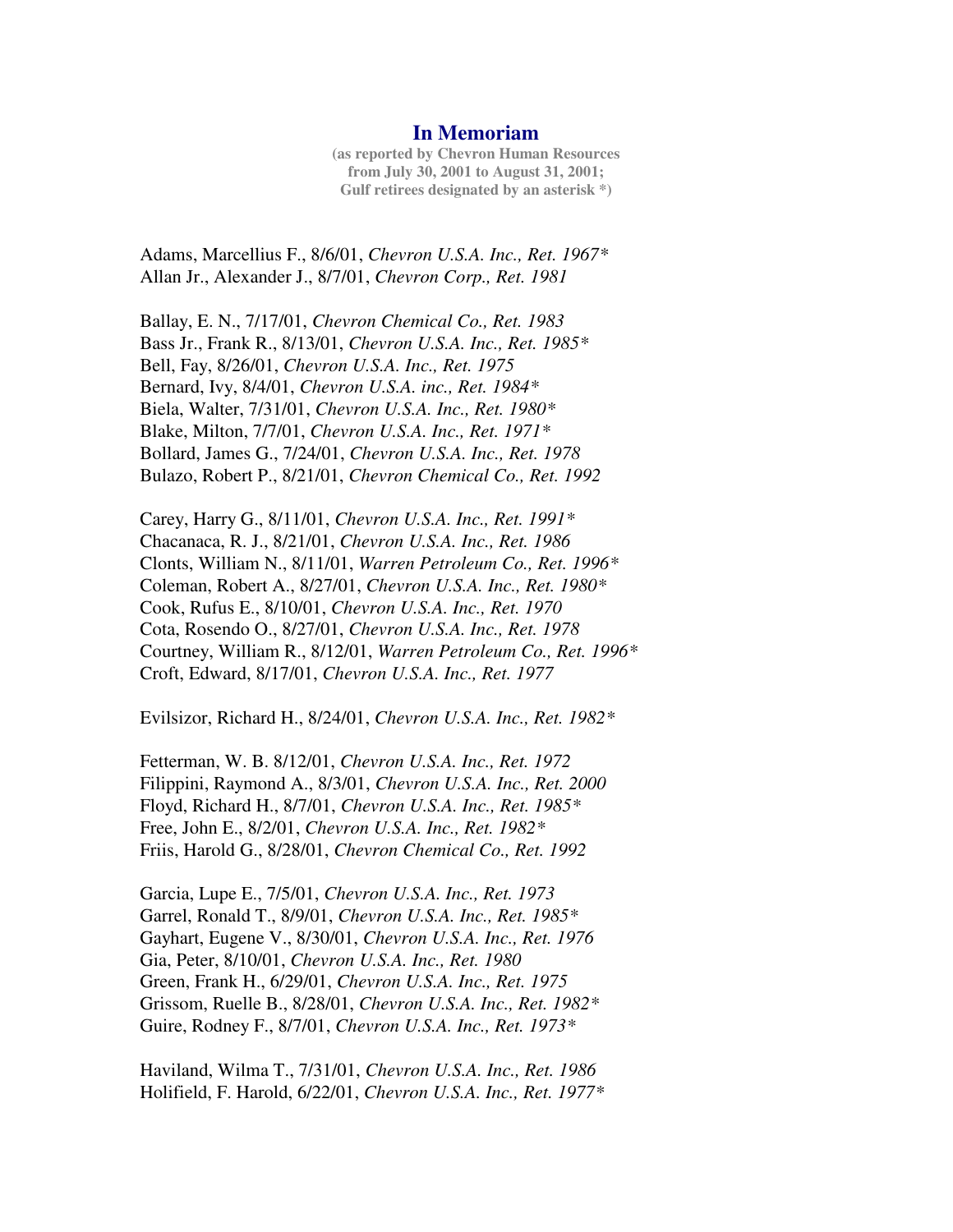Huse, Phillip L., 7/31/01, *Chevron U.S.A. Inc., Ret. 1995*

Jackson, Alton E., 8/13/01, *Chevron U.S.A. Inc., Ret. 1985\** Jarboe, Charles H., 8/10/01, *Chevron U.S.A. Inc., Ret. 1984* Jones, Charles D., 4/23/01, *Chevron Chemical Co., Ret. 1996\** Juan, Eddy E., 8/8/01, *Chevron U.S.A. inc., Ret. 1997*

Kari, W. J., 8/12/01, *Chevron U.S.A. Inc., Ret. 1985* Kenney, T. C., 8/21/01, *Chevron U.S.A. Inc., Ret. 1973\** Klein, Norma J., 8/17/01, *Chevron U.S.A. Inc., Ret. 1983\** Klemme, Hugh D., 8/9/01, *Chevron Overseas Petroleum Inc., Ret. 1969*

Landry, Anthony S., 8/21/01, *Chevron U.S.A. Inc., Ret. 1975\** Layman, Jack R., 8/15/01, *Chevron U.S.A. Inc., Ret. 1974\** Levy, Duke, 7/30/01, *Chevron U.S.A. Inc., Ret. 1975\** Loerop, Henry W., 8/25/01, *Chevron U.S.A. Inc., Ret. 1992\** Long, Andrew C., 7/31/01, *Chevron U.S.A. Inc., Ret. 1975\** Lord, Carol, 8/27/01, *Chevron U.S.A. Inc., Ret. 1982\** Lowers, David P., 7/21/01, *Chevron Chemical Co., Ret. 2001\** Lucas, Dennis R., 8/1/01, *Chevron U.S.A. Inc., Ret. 1977*

Magill, Lorena A., 7/30/01, *Chevron U.S.A. Inc., Ret. 1983\** Marino, Guillermo M., 8/11/01, *Chevron Chemical Co., Ret. 1976* Martin, Luther C., 8/20/01, *Chevron U.S.A. Inc., Ret. 1982\** Mason Jr., Albert A., 8/6/01, *Chevron U.S.A. Inc., Ret. 1972\** Mathias, Clarence P., 8/5/01, *Chevron U.S.A. Inc., Ret. 1983\** McWhirter, Ruby C., 8/22/01, *Chevron U.S.A. Inc., Ret. 1967\** McElroy, James B., 8/12/01, *Chevron U.S.A. Inc., Ret. 1986* McGilvray, R. L., 8/14/01, *Chevron U.S.A. Inc., Ret. 1976* Mitchell, Bernard L., 8/11/01, *Chevron U.S.A. Inc., Ret. 1985* Morrison, William P. 7/3/01, *Chevron U.S.A. Inc., Ret. 1979\**

Naumu, Leilehua, 8/11/01, *Chevron U.S.A. Inc., Ret. 1978* Neldner, Ray C., 8/18/01, *Chevron U.S.A. Inc., Ret. 1985* Nicholas, Edward, 8/6/01, *Chevron U.S.A. Inc., Ret. 1986\** Noel, John W., 8/19/01, *Chevron U.S.A. Inc., Ret. 1975\**

Odom, Oscar H., 8/8/01, *Chevron U.S.A. Inc., Ret. 1981* Oleyar, M. R., 8/26/01, *Chevron U.S.A. Inc., Ret. 1975\** Opperman, Charles W., 7/18/01, *Chevron Chemical Co., Ret. 1990*

Podobnik, Edna L., 7/28/01, *Chevron Corp., Ret. 1986* Porter, George E., 7/28/01, *Chevron U.S.A. Inc., Ret. 1985*

Rabb, Wilfred G., 8/10/01, *Chevron U.S.A. Inc., Ret. 1988\**